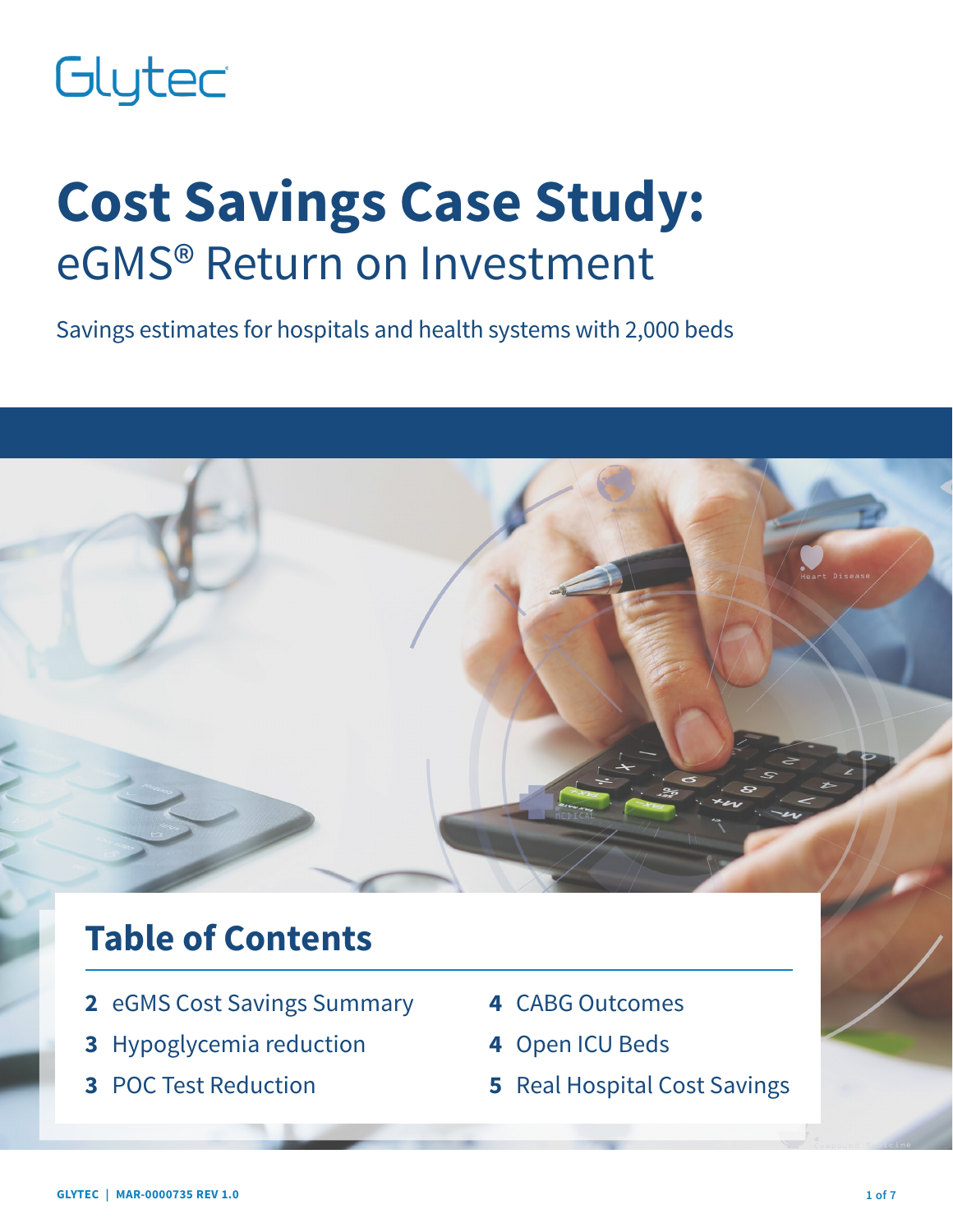# Glutec

#### **eGMS Cost Savings Summary**

From both a medical and business perspective, eGMS isn't just a nice-to-have — it's a must-have.

Improving glycemic management in the hospital results in better and safer care for patients $1-3$ . In a perfect world, that would be all you need to know. But there's a cost associated with improvement, and that cost must be justified.

Thankfully, improving glycemic care using Glytec's eGlycemic Management System® (eGMS) doesn't just enhance patient safety $4-6$  — it can also dramatically reduce costs.7 It's easy to do the math and see how the savings could result in positive, scalable ROI.

### *Projected outcomes + savings summary for a 2,000-bed hospital or healthcare system\**

| Outcome                                                        | <b>Savings</b> |
|----------------------------------------------------------------|----------------|
| 2,027 fewer severe hypoglycemia<br>(<40 mg/dL) events per year | \$5,947,218    |
| 34,200 fewer point-of-care blood<br>glucose tests per year     | \$153,900      |
| 600 CABG procedures with a<br>lower cost of care               | \$2,192,400    |
| 1,560 additional open ICU<br>bed-days per year                 | \$858,000      |

\*Projected based on conservative estimates using real data

**Total projected annual savings with eGMS®**

**\$9,151,518**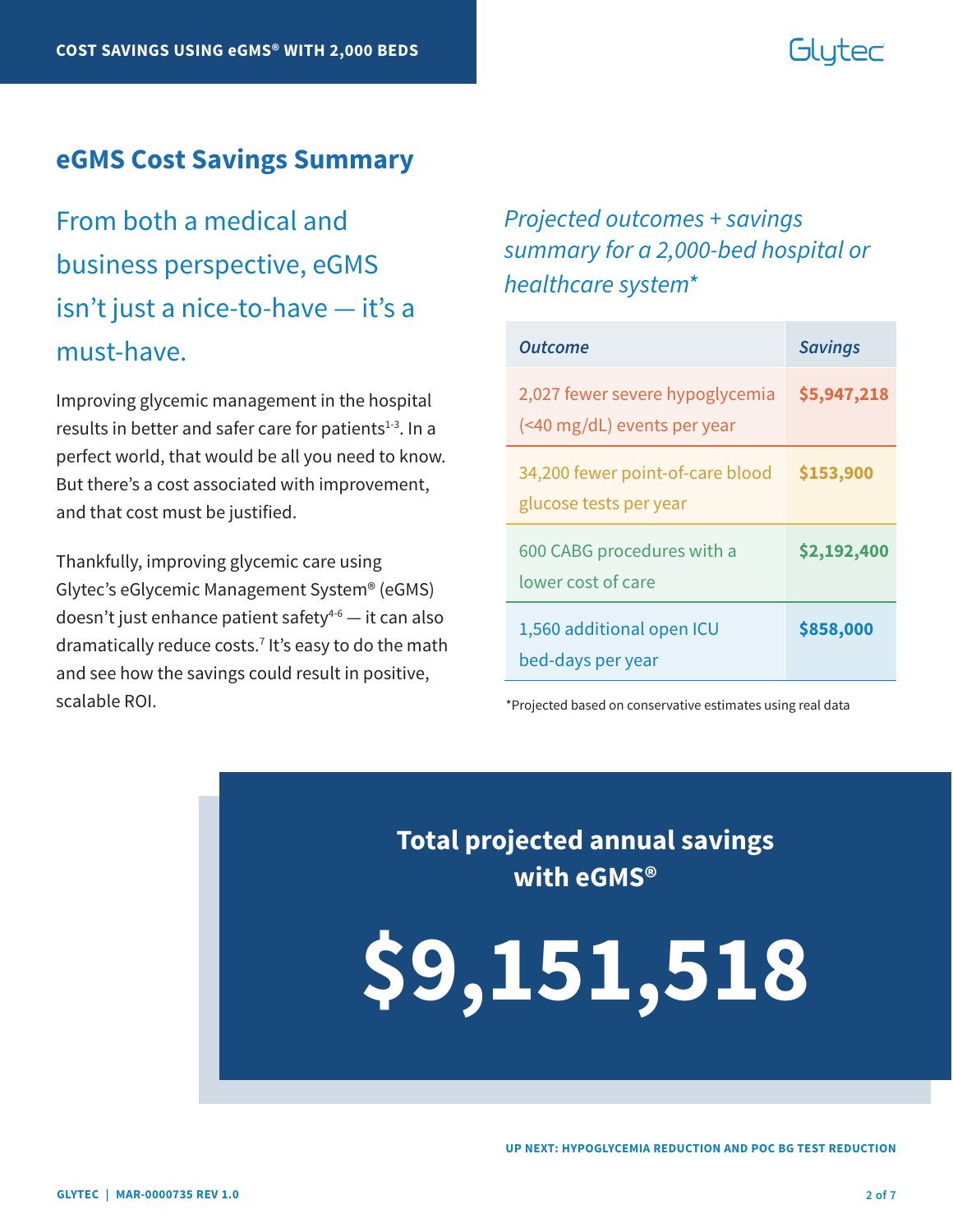# Glutec

Hypoglycemia events are a major financial drain for hospitals,<sup>8</sup> in addition to its impact on patient safety and outcomes. By replacing outdated and dangerous paper protocols and sliding scale monotherapy<sup>9</sup>, and using guided workflows with safety guardrails that decrease errors<sup>6</sup> and improve administration, eGMS can reliably reduce the incidence of hypoglycemia in your health system.<sup>5</sup>

At a 2,000-bed hospital or healthcare system, we anticipate that reduction in severe hypoglycemia will result in **\$5,947,218 in savings** annually.

#### **How we got here...**

We reached this projection by taking an estimated number of severe hypoglycemia events per year at a hospital of this size (**2,252**) and calculating a **90% reduction** in incidence of severe hypoglycemia (a conservative estimate based on our research, in which we see up to 99% reduction $10$ . We then multiplied the reduced number of incidents by a proven cost per severe hypoglycemia event from a peer-reviewed study.7

## **Hypoglycemia Reduction Reduced point-of-care blood glucose tests**

Every point-of-care blood glucose test performed costs nurses' time and the hospital money. By reducing time-to-target blood glucose<sup>11</sup> and length of stay,<sup>7</sup> the use of eGMS results in fewer POC blood glucose tests.<sup>12</sup>

At a 2,000-bed hospital or healthcare system, we anticipate that reduction in point-of-care blood glucose tests will result in **\$153,950 in savings** annually.

#### **How we got here...**

We reached this projection by taking an estimated number of POC BG tests per year at a hospital of this size (**684,000**) and calculating a **5% reduction** (a conservative estimate based on our research, which ranges from 20% to 47% reduction $6,12,13$ ). We then multiplied the number of tests avoided by an estimated \$4.50 excess cost per test.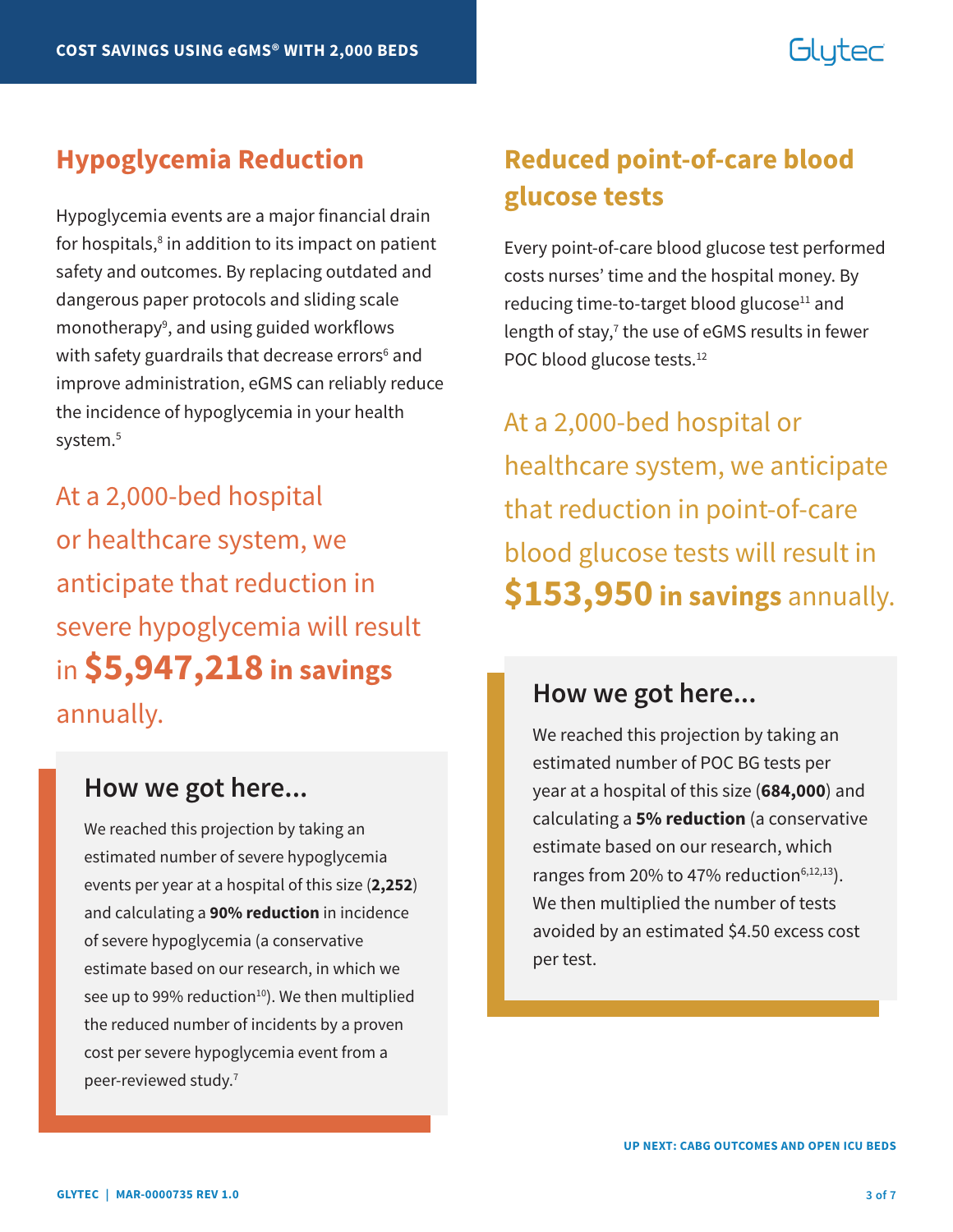# Glutec

## **Better glycemic management following CABG**

Glycemic complications following CABG procedures can be very costly. eGMS reduces the cost per procedure by reducing complications, shortening hospital stays and reducing resource utilization across ICU, pharmacy, radiology, lab and consultation services.<sup>14</sup>

At a 2,000-bed hospital or healthcare facility, we anticipate that improved glycemic management of CABG patients will result in **\$2,192,400 in savings** annually.

#### **How we got here...**

We reached this projection by taking an estimated number of CABG procedures per year at a hospital of this size **(800)** and estimating that **75% of these patients will need IV insulin**. We then multiplied the estimated number of IV insulin-requiring CABG patients by a proven cost savings from a study comparing intensive to conservative glucose control.14

### **New open ICU bed-days**

eGMS gets insulin-requiring patients into target range<sup>15</sup> and out of the ICU faster,<sup>16</sup> opening up beds for other patients in need.

At a 2,000-bed hospital or healthcare facility, we anticipate that increasing open ICU bed days as a result of eGMS usage will result in **\$858,000 in savings** annually.

#### **How we got here...**

We reached this projection by taking an estimated number of insulin-requiring patients in the ICU per year at a hospital of this size (**6,000**) and calculating an **0.26 day reduction** in ICU length of stay per patient (a conservative estimate based on our research, which ranges from 0.26 to 3.18 days reduction<sup>7,17</sup>). We then multiplied the number of additional open bed days by a conservative estimated throughput value of **\$550**.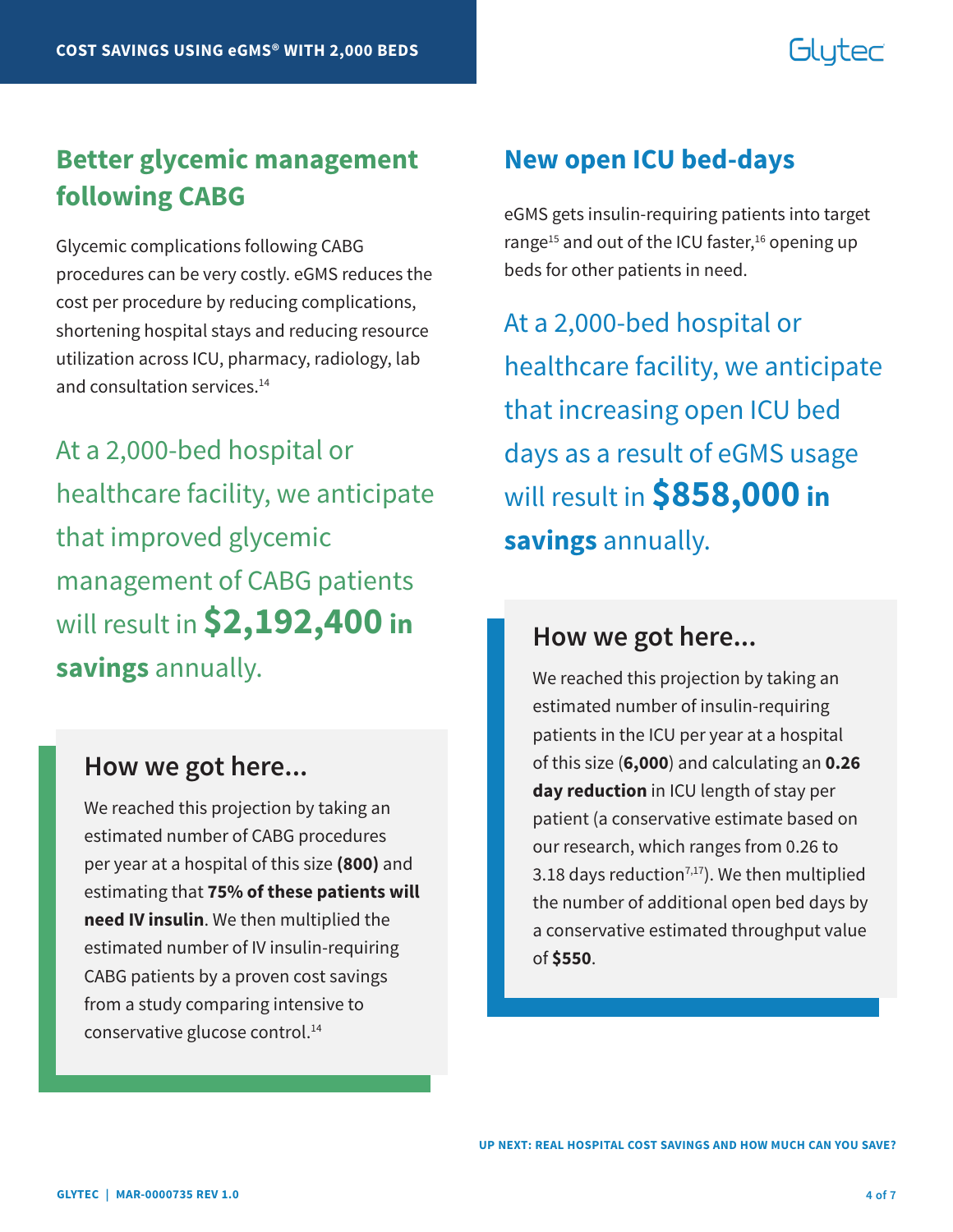# Gluter

### **Real Hospital Cost Savings**

**While the savings in this guide are projections, real hospitals have saved millions using eGMS.** 



**medical center in California, realized \$7.1 million in annual savings using eGMS.7**

 $\bullet\bullet\bullet\bullet$  The standardization of care  $\ldots$  anytime you can do that, you're going to decrease the variation, and as a result, we've been able to reduce our length of stay by approximately two days. What's really exciting is the 74% reduction we have seen in severe hypoglycemic events less than 40, because we know those can be very catastrophic and the potential savings is in the millions of dollars."  $\binom{6}{}$ you c<br>varia

*Rose Newsom RN, MSN, NE-BE, Director of Nursing Practice at Kaweah Delta Health Care District.*

Throughout this cost-savings guide, we've used conservative estimates to illustrate how Glytec's eGMS isn't just the right thing to do to achieve optimal patient safety: it's also a smart investment.

Reach out for a personal consultation to receive a personalized projected cost savings using your institution's data points.

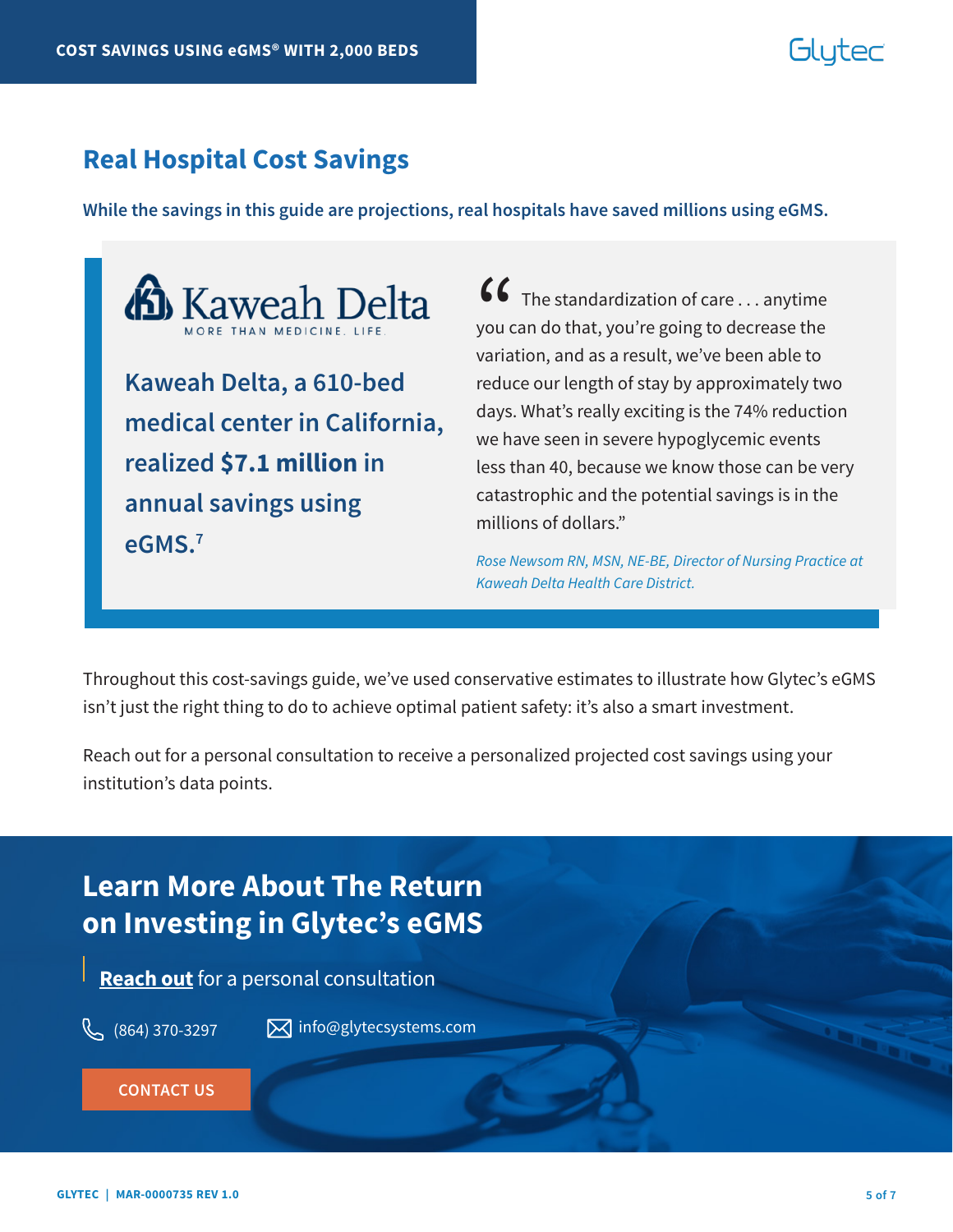#### **References**

- 1. Umpierrez GE, Smiley D, Zisman A, et al. Randomized study of basalbolus insulin therapy in the inpatient management of patients with type 2 diabetes (RABBIT 2 trial). Diabetes Care 2007;30:2181–2186
- 2. Ceriello A. Hyperglycemia and the worse prognosis of COVID-19. Why a fast blood glucose control should be mandatory. Diabetes Res Clin Pract 2020;163:108186
- 3. Ceriello A, De Nigris V, Prattichizz F. Why is hyperglycaemia worsening COVID-19 and its prognosis? Diabetes Obes Metab. 28 May 2020 [Epub ahead of print]. DOI: 10.1111/dom.14098
- 4. Chancellor WZ, Mehaffey JH, Hawkins RB, et al. Electronic Glycemic Management System and Endocrinology Service Improve Value in Cardiac Surgery [published online ahead of print, 2020 Oct 29]. Am Surg. 2020;3134820950685. doi:10.1177/0003134820950685
- 5. Aloi J, McFarland R; Reduction of Hospital Hypoglycemia with eGMS and Quality Programming Across 180 US Hospitals. Poster presentation at the Hospital Diabetes Meeting, June 18, 2020
- 6. Dudley D, Gaines M. Use of Technology Reduces Incidence of Hypoglycemia-Related Adverse Drug Events Among Patients Requiring Insulin Therapy While Hospitalized. DTS Virtual Poster Meeting. June 18, 2020.
- 7. Newsom R, Patty C, Camarena E, Gray T, Sawyer R, Brown B, McFarland R. Safely Converting From Sliding Scale to Basal Bolus Insulin Across an Entire Medical Center via Implementation of the eGlycemic Management System. American Diabetes Association Scientific Sessions. June 2017.
- 8. Gaines M, Pratley R, Tanton D. Financial Implications of Poor Glycemic Management & Improvement Strategies for Optimal Outcomes. IHI National Forum on Quality Improvement in Health Care. 2018.
- 9. 15. Diabetes Care in the Hospital: Standards of Medical Care in Diabetes—2020. American Diabetes Association. Diabetes Care Jan 2020, 43 (Supplement 1) S193-S202; DOI: 10.2337/dc20-S015 Retrieved from https://care.diabetesjournals.org/ content/43/Supplement\_1/S193.
- 10. Rabinovich, M., Grahl, J., Durr, E., Gayed, R., Chester, K., McFarland, R., & McLean, B. (2018). Risk of Hypoglycemia During Insulin Infusion Directed by Paper Protocol Versus Electronic Glycemic Management System in Critically Ill Patients at a Large Academic Medical Center. Journal of Diabetes Science and Technology, 12(1), 47–52.
- 11. Ponnusamy, Deepa & Piziak, Veronica & Patel, Sonal & Urbanosky, Rhonda. (2014). B2-3: Comparative Effectiveness of a Computerized Algorithm versus a Physician Instituted Protocol to Manage Insulin Infusions after Cardiac Surgery. Clinical Medicine & Research. 12. 97-97. 10.3121/cmr.2014.1250.b2-3.
- 12. Newsom, R, Patty, C, Camarena, E, Gray, T, Sawyer, R, Brown, B, McFarland, R. Implementation of the eGlycemic Management System A Medical Center Case Study. International Hospital Diabetes Meeting. May 19, 2017.
- 13. Aloi, J, Booth, R, McFarland, R, Ullal, J, Mabrey, M. Finger Stickin' Good? Improved Glycemic Control in CV Surgery Patients Provides Cost Savings Through Reduction in Point of Care Tests. Annual Diabetes Technology Meeting. Oct 22, 2015.
- 14. Cardona S, Pasquel FJ, Fayfman M, et al. Hospitalization costs and clinical outcomes in CABG patients treated with intensive insulin therapy. Journal of Diabetes and Its Complications. 2017 Apr;31(4):742-747. DOI: 10.1016/j.jdiacomp.2017.01.003.
- 15. Newton, C.A., Smiley, D., Bode, B.W., Kitabchi, A.E., Davidson, P.C., Jacobs, S., Steed, R.D., Stentz, F., Peng, L., Mulligan, P., Freire, A.X., Temponi, A. and Umpierrez, G.E. (2010), A comparison study of continuous insulin infusion protocols in the medical intensive care unit: Computer guided vs. standard column based algorithms. J. Hosp. Med., 5: 432-437. https:// doi.org/10.1002/jhm.816